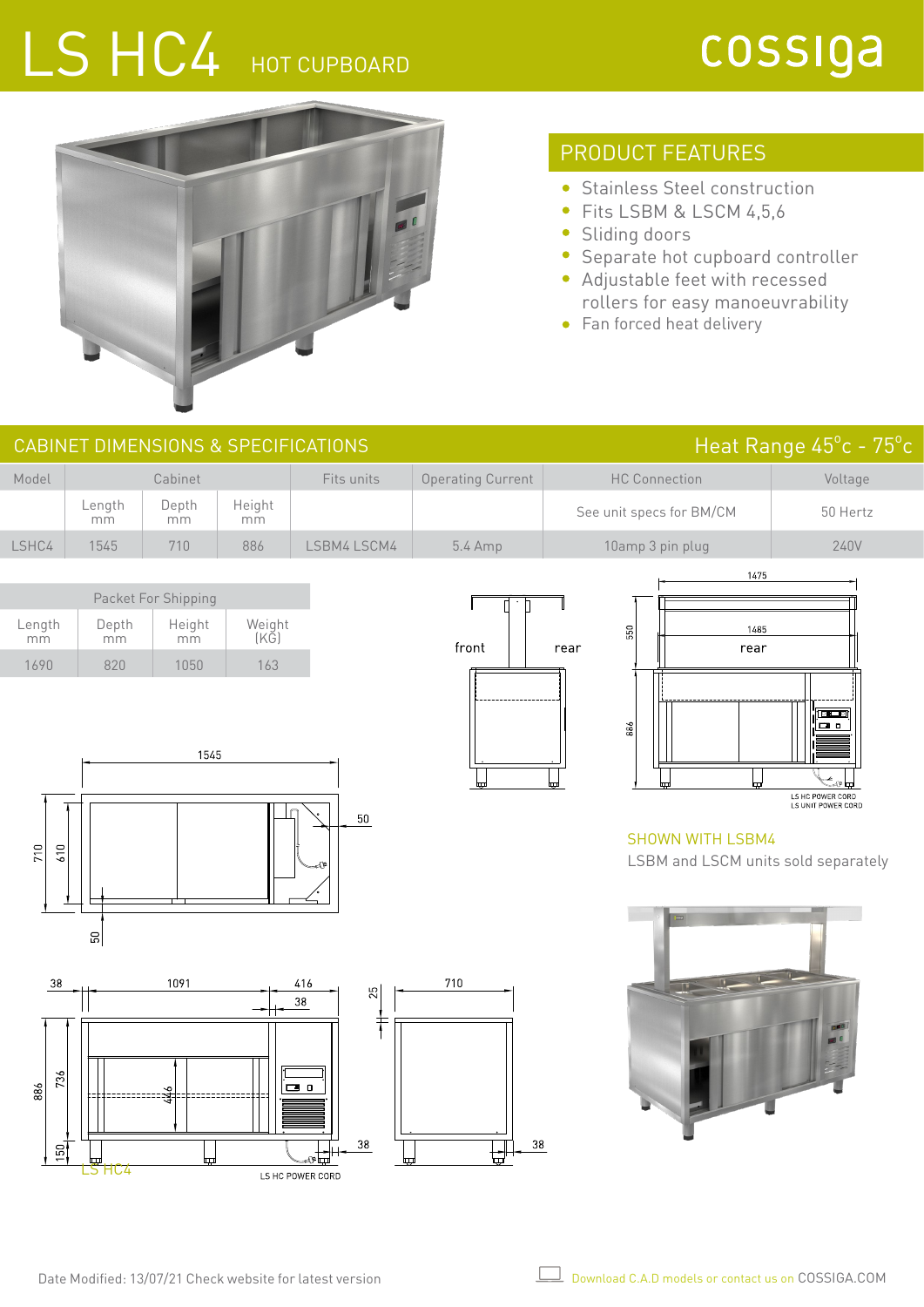# LS HC5 HOT CUPBOARD

## cossiga



### PRODUCT FEATURES

- Stainless Steel construction
- Fits LSBM & LSCM 4,5,6
- Sliding doors
- Separate hot cupboard controller
- Adjustable feet with recessed rollers for easy manoeuvrability
- Fan forced heat delivery

| <b>CABINET DIMENSIONS &amp; SPECIFICATIONS</b>                |                                            |                                                                        |                       |                                                                                                       |                                                 |                                                                                                              | Heat Range 45°c - 75°c                                        |
|---------------------------------------------------------------|--------------------------------------------|------------------------------------------------------------------------|-----------------------|-------------------------------------------------------------------------------------------------------|-------------------------------------------------|--------------------------------------------------------------------------------------------------------------|---------------------------------------------------------------|
| Model                                                         |                                            | Cabinet                                                                |                       | Fits units                                                                                            | <b>Operating Current</b>                        | <b>HC Connection</b>                                                                                         | Voltage                                                       |
|                                                               | Length<br>mm                               | Depth<br>mm                                                            | Height<br>mm          |                                                                                                       |                                                 | See unit specs for BM/CM                                                                                     | 50 Hertz                                                      |
| LSHC5                                                         | 1885                                       | 710                                                                    | 886                   | LSBM5 LSCM5                                                                                           | 5.4 Amp                                         | 10amp 3 pin plug                                                                                             | 240V                                                          |
| Length<br>mm<br>2030<br>710<br>610<br>38<br>736<br>886<br>150 | Depth<br>mm<br>820<br>${\tt S0}$<br>LS HC5 | Packet For Shipping<br>Height<br>mm<br>1050<br>1885<br>1431<br>44<br>Ш | Weight<br>(KG)<br>184 | $50\,$<br>416<br>$\frac{25}{25}$<br>38<br>$\pm$<br>$\Box$ $\Box$<br>$38\,$<br>⊕⊞ա<br>LS HC POWER CORD | ÷h<br>П<br>front<br>710<br>$38\,$<br>₩<br>لتيتا | 1815<br>1825<br>550<br>rear<br>rear<br>886<br><b>SHOWN WITH LSBM5</b><br>LSBM and LSCM units sold separately | [01]<br><b>ca</b> o<br>LS HC POWER CORD<br>LS UNIT POWER CORD |
|                                                               |                                            |                                                                        |                       |                                                                                                       |                                                 |                                                                                                              |                                                               |